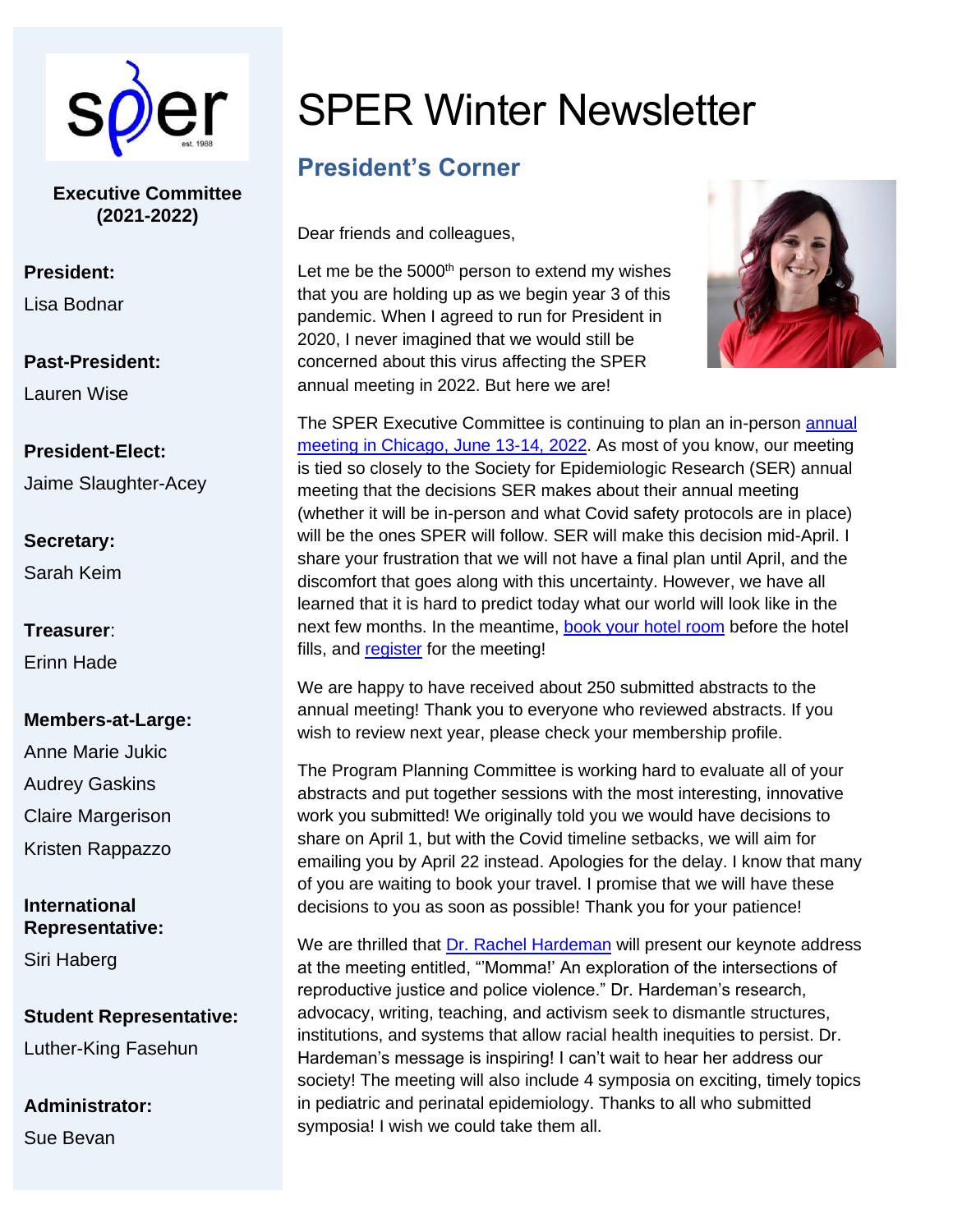The SPER Student and Postdoc Committee has planned a great [Advanced Methods Workshop](https://sper.org/annual-meeting-2/advanced-methods-workshop/) as part of our annual meeting. The workshop will be held on Monday, June 13, 2022 at noon. The theme is "Time-Dependent Exposures and Selective Testing in Pregnancy: SARS-CoV-2, COVID-19, and Preeclampsia." Register for the workshop when you register for the meeting!

Lastly, SPER is seeking [nominations for open positions](https://sper.org/executive-committee-call-for-nominations/) on the Executive Committee: President, Secretary, and Member-at-Large. I have found the experience of participating on the Executive Committee to be incredibly fulfilling, and I am happy to give back to the society that has provided me with so much as my career has progressed. Nominations are due March  $25<sup>th</sup>$ . It's fine to nominate yourself!

I am very excited to see all of your faces in 3D (fingers crossed!) June 13-14, 2022 in Chicago! Please reach out to me if you have any questions, comments, or complaints! The Executive Committee is here to serve and represent you!

Lisa Bodnar

President, SPER 2021 – 2022 [lbodnar@pitt.edu](mailto:lbodnar@pitt.edu) @lisabodnar

## **Thank you to the 2022 Annual Meeting Program Committee!**

Ahrens, Katherine **National Collective Collette** Collecte Oken, Emily Perng, Wei Jukic, Anne Marie Cohen, Jacqueline Buckley, Jessie Shivakoti, Rupak Kaufman, Menolly **Grandi, Sonia** Fan, Qiping Widen, Elizabeth Mahalingaiah,Shruthi Hedderson, Monique Ghassabian, Akhgar Papatheodorou, Stefania Hinkle, Stefanie Kirby, Russell Purdue-Smithe, Alexandra Mitro, Susanna Nguyen, Ruby

Chin, Helen Yang, Seungmi Bircan, Emine Regan, Annette

Farland, Leslie **Rappazzo, Kristen Manuel Yu, Ya-Hui** Paneth, Nigel

#### **Thank you to the 2022 Abstract Reviewers!**

Penelope Howards Emily Oken Angela Lupattelli Jennifer Jairam Annette Regan Stefania Papatheodorou Natalie Rosenquist Marni Jacobs

Nicole Talge Colleen Reynolds Anna Pollack Candice Johnson Carolyn Cramoy Susanna Mitro Sonia Grandi Sessie Buckley Bethany Rand Bizabeth Kamai Audrey Gaskins Kimberly McKee Elizabeth Widen Katherine Ahrens Anita Subramanian Tona Pitt Nu Zhang Vanessa Short Vanessa Short<br>Ronee Wilson Kristen Bannazzo Iennifer Dunne Carolyn Cesta Andrew Williams Florence Martir Ronee Wilson Kristen Rappazzo Jennifer Dunne Carolyn Cesta Andrew Williams Florence Martin Eric Rubenstein Abidemi Okechukwu Catherine Vladutiu Courtney Walker Anjel Vahratian Dongqing Wang Lisa Bodnar Safiya Soullane Sharonda Lovett Valery Danilack Rupak Shivakoti Stephani Kim Nedghie Adrien Joanna Marroquin Monique Hedderson Giehae Choi Andres Cardenas Estifanos Baye

Danelle Lobdell Amy Padula Sabrina Luke Anne Marie Jukic Emine Bircan Ixel Hernandez-Castro Izzuddin Aris Sarah Haight Kaitlyn Stanhope Jacqueline Cohen Anna Booman Menolly Kaufman Rana Chehab Tracy Bastain Edwina Yeung Danielle Stevens Seungmi Yang Jingyuan Xiao Xiao Mark Klebanoff Stephanie Leonard Pengfei Guo Cande Ananth Sarah Keim Ruby Barnard-Mayers Ginna Doss Helen Chin Mrudula Naidu Kristen Upson Olga Basso Carolyn Drews-Botsch Sheree Boulet Sunni Mumford Zohra Lassi Vida Rebello Katie Tastad Diana Soria-Contreras Kelly Strutz **Eugene Wong Strutt Aucoin** Hannah R. Murphy Asma Ahmed Gentiane Perrault Sullivan Katherine Pohlman Melissa Amyx Sylvia Badon Lisa Rokoff Christine Langton Alexandra Purdue-Smithe Kyle Campbell Lina Dimitrov Tim Ciesielski Joanna Merckx Stefanie Hinkle Myriam Carol Afeiche Zehil Sara Stephens Kyera Actkins Fasil Tekola-Ayele Katherine Grantz Collette Ncube Ugochinyere Vivian Ukah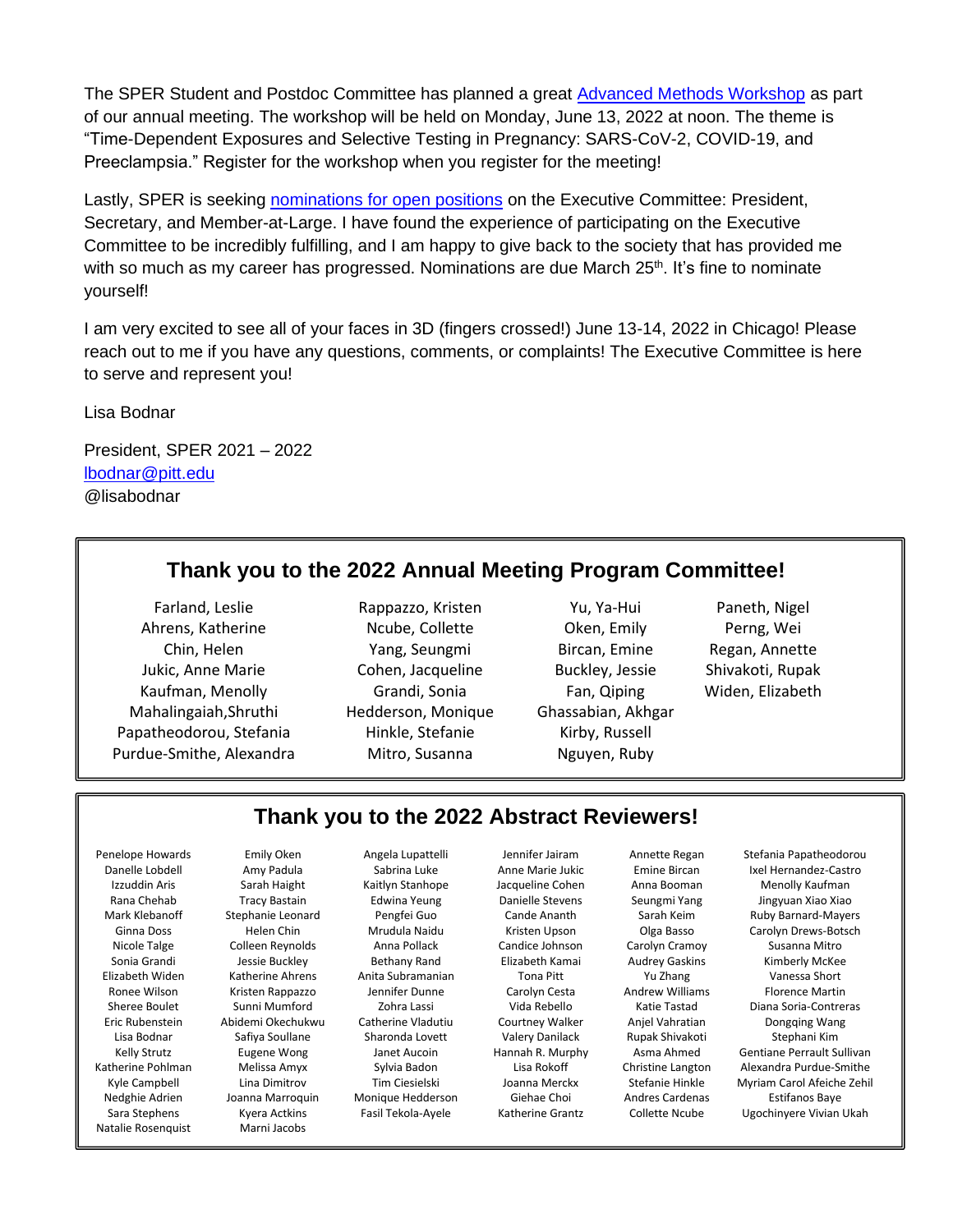## **Save the Date: 2022 SPER Annual Meeting**

## **June 13-14, 2022**

## **Chicago, Illinois**

## *Registration Information*

#### *Advanced Methods Workshop*:

Register now for the 2022 SPER Advanced Methods Workshop, "Time-Dependent Exposures and Selective Testing in Pregnancy: SARS-CoV-2, COVID-19, and Pre-Eclampsia," led by Chelsea Messinger from Harvard University and Harvard Medical School, and Louisa Smith, PhD from the Roux Institute at Northeastern University **This workshop will immediately precede the SPER Annual** 



**Meeting, from 12:00-3:00 pm on Monday, June 13.** To learn more about the Advanced Methods Workshop, please **[click here.](https://sper.org/annual-meeting-2/advanced-methods-workshop/)** 

#### *Annual Meeting:*  Ξ

Registration fees for the Annual Meeting includes admission to all sessions (keynote, other oral sessions, and the poster sessions), continental breakfast, and refreshment breaks. **The annual meeting will begin at 4:00 pm following the conclusion of the Advanced Methods workshop on Monday, June 13, and finish at 6:00 pm on Tuesday, June 14.** A preliminary program for the meeting is on the SPER website, **[found here](https://sper.org/wp-content/uploads/2022/03/SPER-preliminary-agenda-2022.pdf)**.

**[Click here](https://sper.org/annual-meeting-2/registration-information/)** to register for the Advanced Methods Workshop and the Annual Meeting! The deadline for early registration is **Monday, May 13th**. Please join us!

#### *Accommodations*

A block of rooms has been reserved at the Sheraton Grand Chicago, the venue for our 2022 Annual Meeting**. [Click here](https://sper.org/annual-meeting/venue-accommodations)** to book your special-rate accommodations!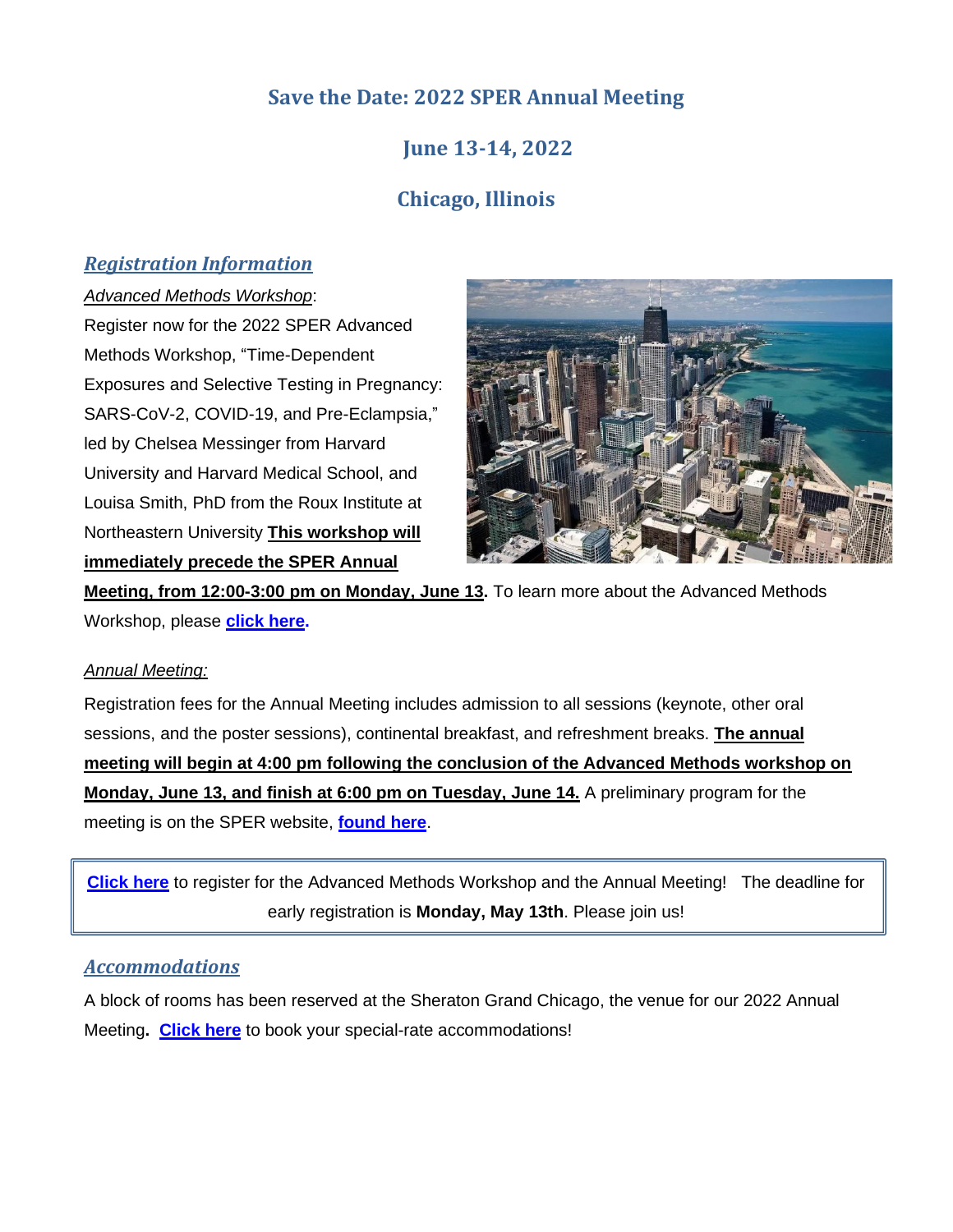## *Fun Run 5K (/Walk 1 mile)*

Experience downtown Chicago by participating in our annual Fun Run! This SPER and SER-sponsored event will take place on the morning of Wednesday, June 15. Cost is \$30 and includes a T-shirt. If you are interested in registering for this event, please **[click here](https://epiresearch.org/annual-meeting/2019-meeting/sersper-fun-run/)**. Hope to see you there!



## **2022 Awards**

Student Prize Paper Award, Mentoring Award, Rising Star Award, Student/Trainee Poster Awards Award applications are now undergoing evaluation, thank you to everyone who submitted! Information on how the awards are evaluated can be found **[here](https://sper.org/sper-awards/)** under each specific award.

## **Poster Judges Needed!**

Get to know the next generation of reproductive, pediatric and perinatal epidemiologists by volunteering to serve as a poster judge at the upcoming Annual Meeting. Your involvement would entail visiting up to five presentations during one of the two scheduled poster sessions. If you are able to help, please contact Luther-King Fasehun (SPER Student & Post-Doc Representative) at [luther-king.fasehun@temple.edu.](mailto:luther-king.fasehun@temple.edu) Thank you!

## **Nominate and Vote for Executive Committee Members!**

Elections are being held for **President** (2022-2025), one **Member-at-Large** (2022-2026), **Secretary** (2022-2025), and **SPER Student Representative** (2022-2023). Nominations are being accepted through Friday March 25<sup>th</sup>. You may nominate yourself or others! All terms will begin at the close of the June 2022 Annual Meeting. Candidate statements will be available on the website soon.

## **Upcoming Events!**

The imperative for including pregnant women in vaccine trials: successes, challenges, and future avenues for vaccine trials in Africa.

Webinar, May 10<sup>th</sup>, 10:00-11:45AM EST

The webinar speakers will include Dr. Etienne Karita ("Evaluating safety and immunogenicity of an Ebola vaccine for pregnant women: considerations for trial design"), Dr. Sara Healy ("Advancements toward development and testing a malaria vaccine for pregnant women in Africa: a path for a more inclusive vaccine R&D agenda"), Dr. Sonali Kochhar ("Lessons learned from COVID-19 vaccines for pregnant women: Safety, efficacy, and effectiveness assessments"), and Dr. Carleigh Krubiner ("Ethical issues with vaccine studies during pregnancy in Africa: COVID-19, Ebola, malaria, and other infections"). The webinar will be moderated by Drs. Kristin Wall and Jodie Dionne.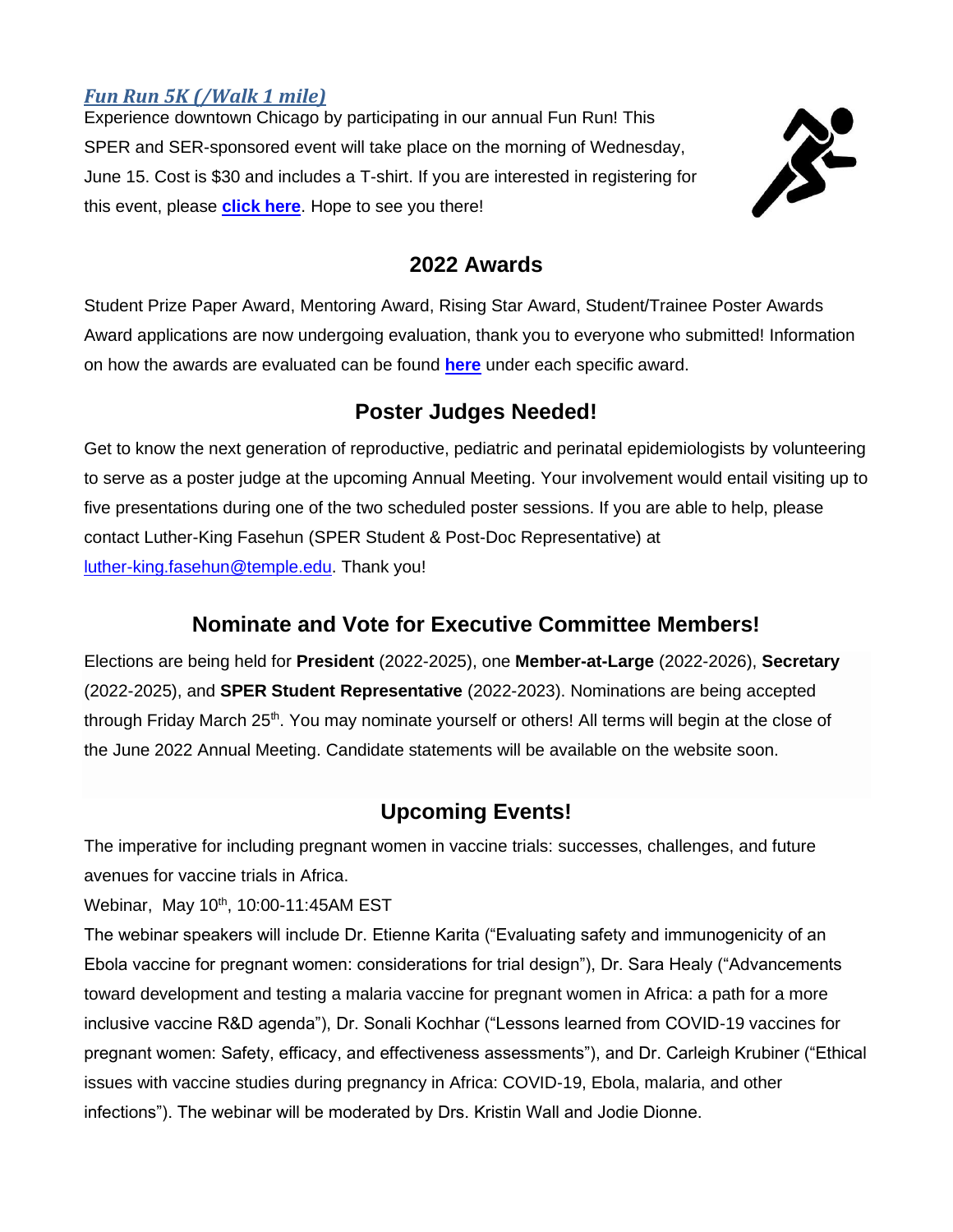## **Special Issue of** *Paediatric and Perinatal Epidemiology* **– Call for Submissions!**

**Big data in Perinatal Epidemiology: Methodologic Considerations** Guest Editors: Julia F. Simard and Kristin Palmsten

*Paediatric and Perinatal Epidemiology* invites submissions exploring, highlighting, and/or proposing solutions to methodologic issues arising from perinatal epidemiologic research in "big data." In addition to submissions demonstrating sources of bias in this work, we are interested in research highlighting important steps forward to address these challenges, including validation studies that may help inform future bias analysis. We are also interested in profile papers describing big data sources for perinatal research that may foster future collaborations. Some topics of interest include (but are not limited to):

- Bias (e.g. misclassification and measurement error, selection bias, immortal time bias, informed presence bias, left truncation, confounding)
- Identification and estimation of critical perinatal events (e.g., pregnancy, loss, post-partum complications)
- Analytic tools (e.g., bias analysis, machine learning, competing risks approaches)
- Disparities and health equity research
- Expanding frontiers in perinatal health and big data (e.g., telehealth, doula support, lactation, universal health screening data)

Submissions should address questions related to reproduction, pregnancy, perinatal and neonatal health, lactation, or child health outcomes.

The deadline for submissions is **31 July 2022**. This special issue is intended for publication in early 2023. Early access versions of accepted articles will be available online soon after acceptance.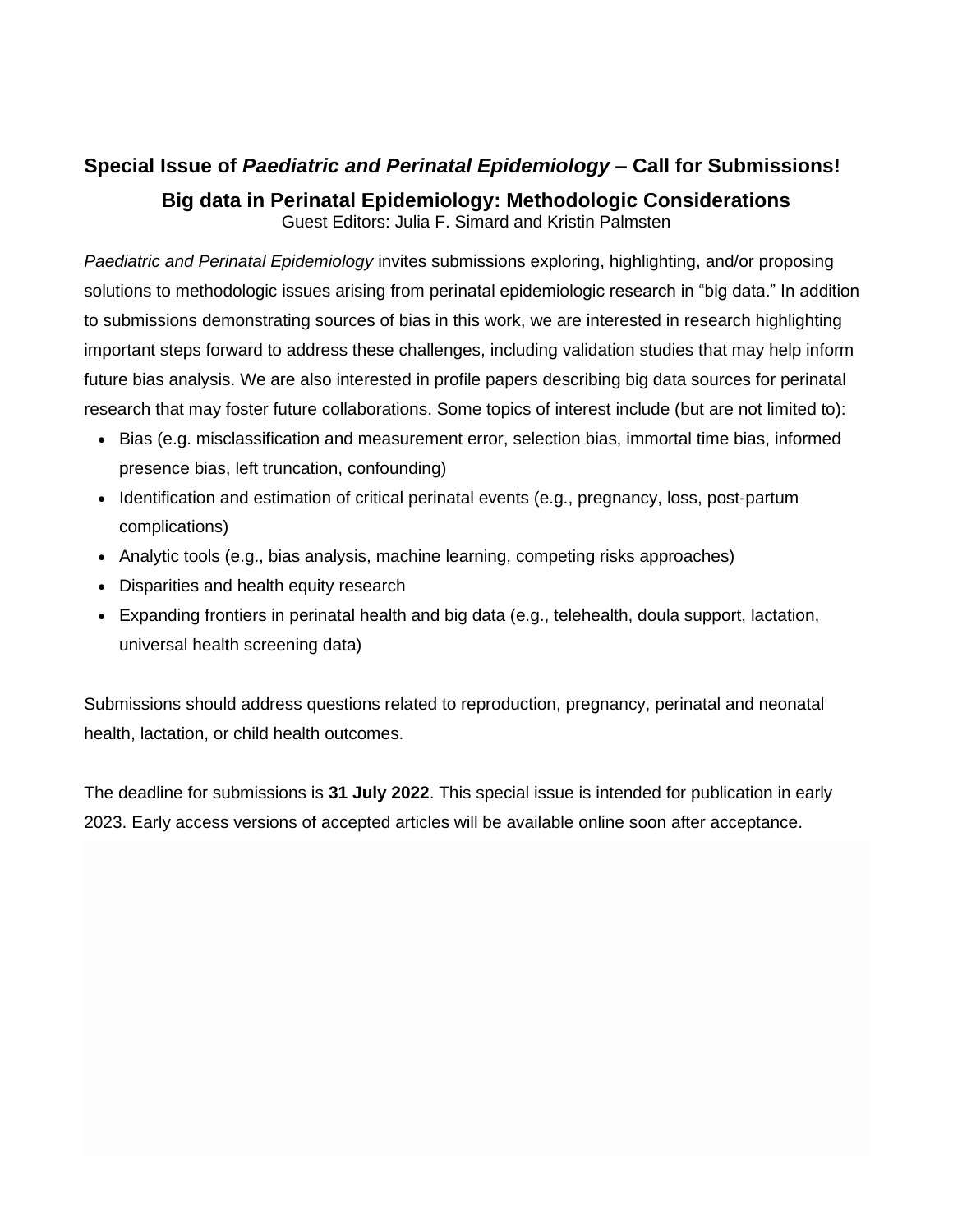## **Committee Changes**

Thank you to Theresa Chapple-McGruder for her service! Kristen Rappazzo will be taking over as Member-at-Large 2022-2025.

## **Join a Committee! Opportunities for member involvement**

Are you interested in getting more involved in SPER? Consider joining one of our five standing committees! They include the:

- **Communications Committee**, working to shape our social media presence and policy (as well as the newsletters)
- **Outreach Committee**, spearheading efforts to promote diversity, equity, and inclusion in the **Society**
- **Digital Engagement Committee**, coordinating our online seminar series throughout the year;
- **Equity Advisory Board,** ensuring that equity is prioritized across all aspects of SPER programming. The Equity Advisory Board will be seeking new members to start a 2 year term in June 2022. If people are interested in joining, they can send the committee chair [\(margeris@msu.edu\)](mailto:margeris@msu.edu) a brief statement that introduces themselves and describes why they would like to be on the EAB
- **Student and Postdoc Working Group**, planning student-focused events and promote student engagement with the Society

**[Click here](https://sper.org/committees/)** for our "Committees" page on the SPER website where you can find more information about these groups as well as links to join them

## **Membership Renewal Time!**

It's time to renew your SPER membership for 2022**!** Benefits include discounted registration rates for the annual meeting; access to the online jobs and fellowships board; participation in the electronic mailing list; subscription to *Paediatric and Perinatal Epidemiology* – and more! If you would like to join SPER (or know a colleague who does), **[click here](https://sper.org/membership/)** to complete the membership application.